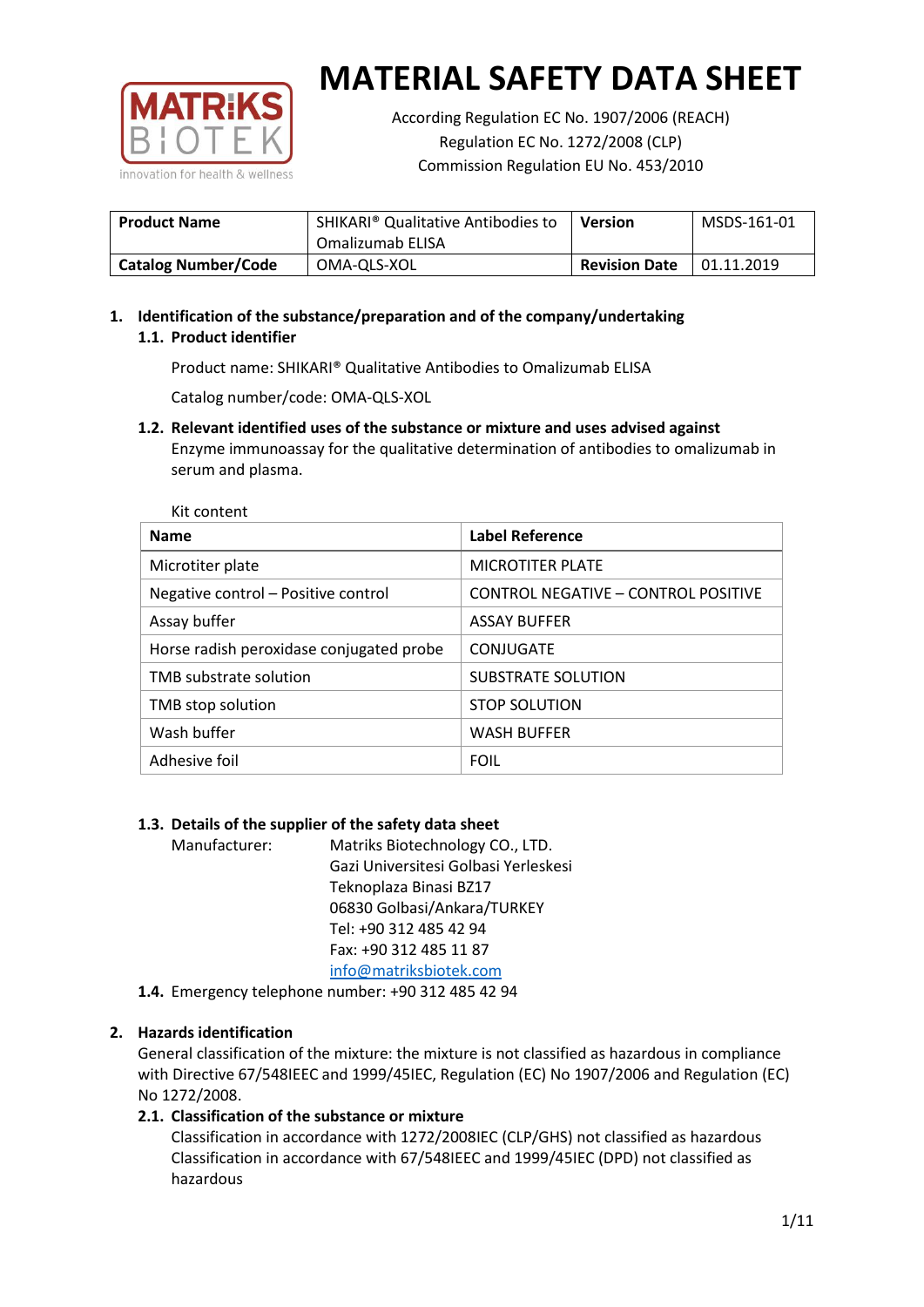

According Regulation EC No. 1907/2006 (REACH) Regulation EC No. 1272/2008 (CLP) Commission Regulation EU No. 453/2010

| <b>Product Name</b>        | SHIKARI <sup>®</sup> Qualitative Antibodies to<br>Omalizumab ELISA | Version              | MSDS-161-01 |
|----------------------------|--------------------------------------------------------------------|----------------------|-------------|
| <b>Catalog Number/Code</b> | OMA-QLS-XOL                                                        | <b>Revision Date</b> | 01.11.2019  |

#### **2.2. Label elements**

This product is not under labelling according to Regulation (EC) n. 1272/2008

#### **2.3. Other hazards**

Results of PBT and vPvB assessment: The substances in the mixture do not meet the PBT/vPvB criteria according to REACH (content <0,1% w/w), annex XIII; the substances in the mixture are not included in the Candidate List of SVHC.

**Note:** This product is intended for laboratory use by professional uses only. Use appropriate personal protective equipment while working with the reagents provided.

## **3. Composition/information on ingredients**

#### **3.1. Substances**

| <b>Stop Solution</b>                                                                                 |                                                                                                                               |
|------------------------------------------------------------------------------------------------------|-------------------------------------------------------------------------------------------------------------------------------|
| Ingredient                                                                                           | Hydrochloric Acid (HCL) Index No. 017-002-01-X                                                                                |
| CAS No (EC No)                                                                                       | 7647-01-0(231-595-7)                                                                                                          |
| Containing Conc. (%)                                                                                 | <5,0* (Dilution is not classified as hazardous<br>according to the European Regulation<br>67/548/EEC and 1272/2008/EC)        |
| Classification according to regulation (EC) No 1272/2008 (CLP) (related to the concentrated<br>form) |                                                                                                                               |
| Hazard Class and Category Codes(s)                                                                   | Skin Corr. 1B STOT SE 3                                                                                                       |
| Hazard Statement Code(s)                                                                             | H314, H335                                                                                                                    |
| Pictogram, Signal Word Code(s)                                                                       | GHS05, GHS07, Dgr                                                                                                             |
| Specific Conc. Limits, M-factors                                                                     | Skin Corr. 1B; H314: C≥25%<br>Skin Irrit. 2; H315: 10% ≤ C < 25 %<br>Eye Irrit. 2, H319: 10%≤C<25 %<br>STOT SE 3; H355: C≥10% |
| Directive 67/548/EEC                                                                                 | C; R34-37: C≥25%<br>Xi; R36/37/38: 10% <<<<<<<                                                                                |

#### **3.2. Mixtures**

| <b>Controls, Assay Buffer</b> |                                     |
|-------------------------------|-------------------------------------|
| Ingredient                    | Sodium Azide Index no. 011-004-00-7 |
| CAS No (EC No)                | 26628-22-8 (247-852-1)              |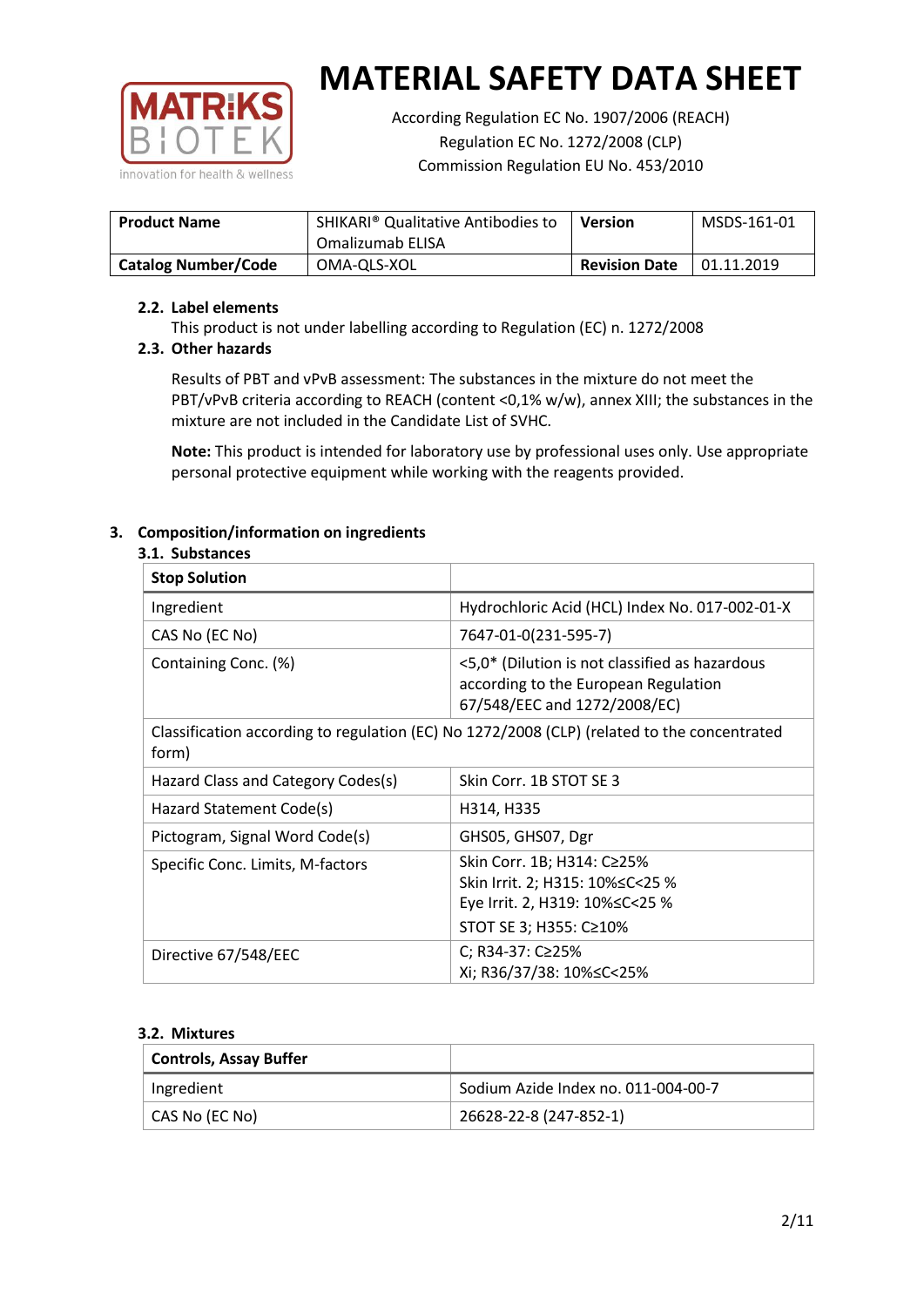

According Regulation EC No. 1907/2006 (REACH) Regulation EC No. 1272/2008 (CLP) Commission Regulation EU No. 453/2010

| <b>Product Name</b>        | SHIKARI <sup>®</sup> Qualitative Antibodies to<br>Omalizumab ELISA | Version              | MSDS-161-01 |
|----------------------------|--------------------------------------------------------------------|----------------------|-------------|
| <b>Catalog Number/Code</b> | OMA-QLS-XOL                                                        | <b>Revision Date</b> | 01.11.2019  |

| Containing Conc. (%)                                                                                 | <0,001 % (Dilution is not classified as hazardous<br>according to the European Regulation<br>67/548/EEC and 1272/2008/EC) |  |
|------------------------------------------------------------------------------------------------------|---------------------------------------------------------------------------------------------------------------------------|--|
| Classification according to regulation (EC) No 1272/2008 (CLP) (related to the concentrated<br>form) |                                                                                                                           |  |
| Hazard Class and Category Codes(s)                                                                   | Acute Tox. 2 (oral)                                                                                                       |  |
|                                                                                                      | Acute Tox. 1 (dermal)                                                                                                     |  |
|                                                                                                      | STOT RE 2                                                                                                                 |  |
|                                                                                                      | Acute Aquatic 1                                                                                                           |  |
|                                                                                                      | Aquatic Chronic 1                                                                                                         |  |
| Hazard Statement Code(s)                                                                             | H300, H310, H373, H400, H410                                                                                              |  |
| Pictogram, Signal Word Code(s)                                                                       | GHS06, GHS08, GHS09                                                                                                       |  |
| Specific Conc. Limits, M-factors                                                                     | M-Factor-Aquatic Acute:1                                                                                                  |  |
| Directive 67/548/EEC                                                                                 | R23/24/25-36/37/38-50/53                                                                                                  |  |

| Conjugated                         |                                                                                                                                                  |
|------------------------------------|--------------------------------------------------------------------------------------------------------------------------------------------------|
| Ingredient                         | Proclin 150 Index no. 613-167-00-5                                                                                                               |
|                                    | Proclin 150 is a mixture of substances of the<br>components, 5-Chloro-2-methyl-4-isothiazolin-3-<br>one and 2-Methyl-2H -isothiazol-3-one (3:1). |
| CAS No (EC No)                     | 55965-84-9                                                                                                                                       |
| Containing Conc. (%)               | <0,0015% (Dilution is not classified as hazardous<br>according to the European Regulation<br>67/548/EEC and 1272/2008/EC)                        |
| form)                              | Classification according to regulation (EC) No 1272/2008 (CLP) (related to the concentrated                                                      |
| Hazard Class and Category Codes(s) | Acute Tox. 3                                                                                                                                     |
|                                    | Skin Corr. 1B                                                                                                                                    |
|                                    | Skin Sens. 1                                                                                                                                     |
|                                    | <b>Acute Aquatic 1</b>                                                                                                                           |
|                                    | Aquatic Chronic 1                                                                                                                                |
| Hazard Statement Code(s)           | H301, H311, H314, H317, H331, H400, H410                                                                                                         |
| Pictogram, Signal Word Code(s)     | GHS05, GHS07, GHS09                                                                                                                              |
| Specific Conc. Limits, M-factors   | ≥0,6%: Skin Corr. 1B, H314<br>0,06 - < 0,6%: Skin Irrit. 2, H315<br>0,06 - < 0,6 %: Eye Irrit. 2, H319                                           |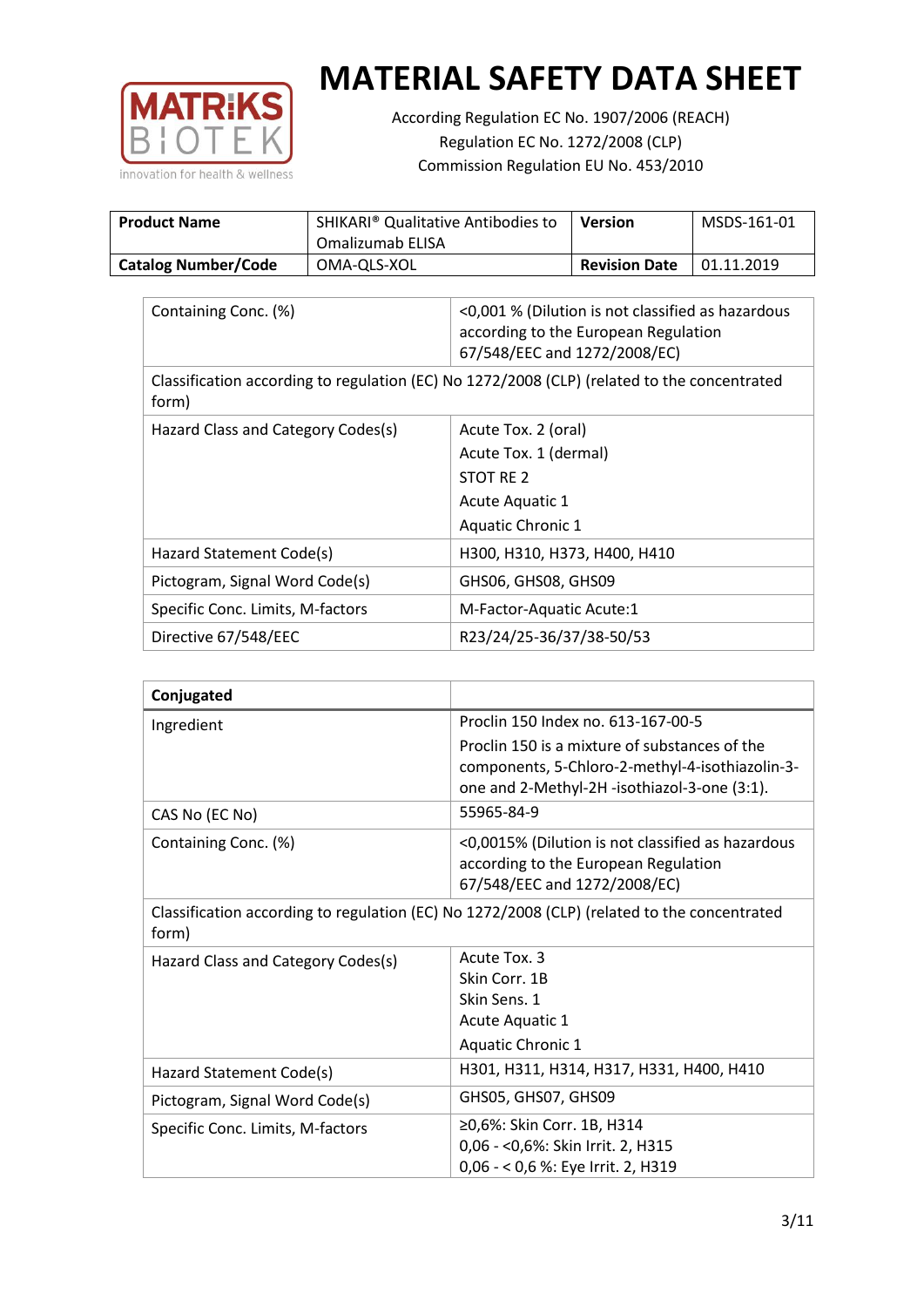

According Regulation EC No. 1907/2006 (REACH) Regulation EC No. 1272/2008 (CLP) Commission Regulation EU No. 453/2010

| <b>Product Name</b>        | SHIKARI <sup>®</sup> Qualitative Antibodies to<br>Omalizumab ELISA | <b>Version</b>       | MSDS-161-01 |
|----------------------------|--------------------------------------------------------------------|----------------------|-------------|
| <b>Catalog Number/Code</b> | OMA-QLS-XOL                                                        | <b>Revision Date</b> | 01.11.2019  |

|                      | ≥0,0015 %: Skin Sens. 1, H317    |
|----------------------|----------------------------------|
|                      | M-Factor - Aquatic Acute: 10     |
| Directive 67/548/EEC | T; N R:23/24/25-34-35-50/53      |
|                      | $5: (2-)26-28-36/37/39-45-60-61$ |

#### **4. First-aid measures**

#### **4.1. Description of first aid measures**

General advice: No special measures required. Consult physician in case of complaints. If inhaled: Supply fresh air.

In case of skin contact: Immediately flush skin with plenty of water. Cold water may be used. Remove contaminated clothing and shoes.

In case of eye contact: Check for and remove any contact lenses. Immediately flush eyes with plenty of water for at least 15 minutes. Cold water may be used. If swallowed: Rinse mouth with plenty of water

#### **4.2. Most important symptoms and effects, both accurate and delayed**

There are no hazards under normal use conditions. Direct contact with eyes may cause slight and temporary irritation. Swallowing of larger amounts may lead to stomachache, vomiting or diarrhea.

## **4.3. Indication of any immediate medical attention and special treatment needed** No specific therapy known. Use supportive and symptomatic treatment.

## **5. Fire-fighting measures**

## **5.1. Extinguishing media**

Suitable extinguishing media: Water spray, alcohol resistant foam, dry-powder, carbon dioxide

Unsuitable extinguishing media: Direct water stream

- **5.2. Special hazards arising from the substance mixture** To the best of our knowledge, no special hazards can be defined
- **5.3. Advice for fire-fighters** No data available.

## **6. Accidental release measures**

- **6.1. Personal precautions, protective equipment and emergency procedures** Wear appropriate protective gloves and clothes.
- **6.2. Environmental precautions**

Dilute with plenty of water. Do not allow to enter sewers/surface or ground water.

#### **6.3. Methods and materials for containment and cleaning up**

Absorb with liquid-binding material (sand, diatomite, acid binders, universal binders, sawdust).

**6.4. Reference to other sections**

For personal protection see section 8.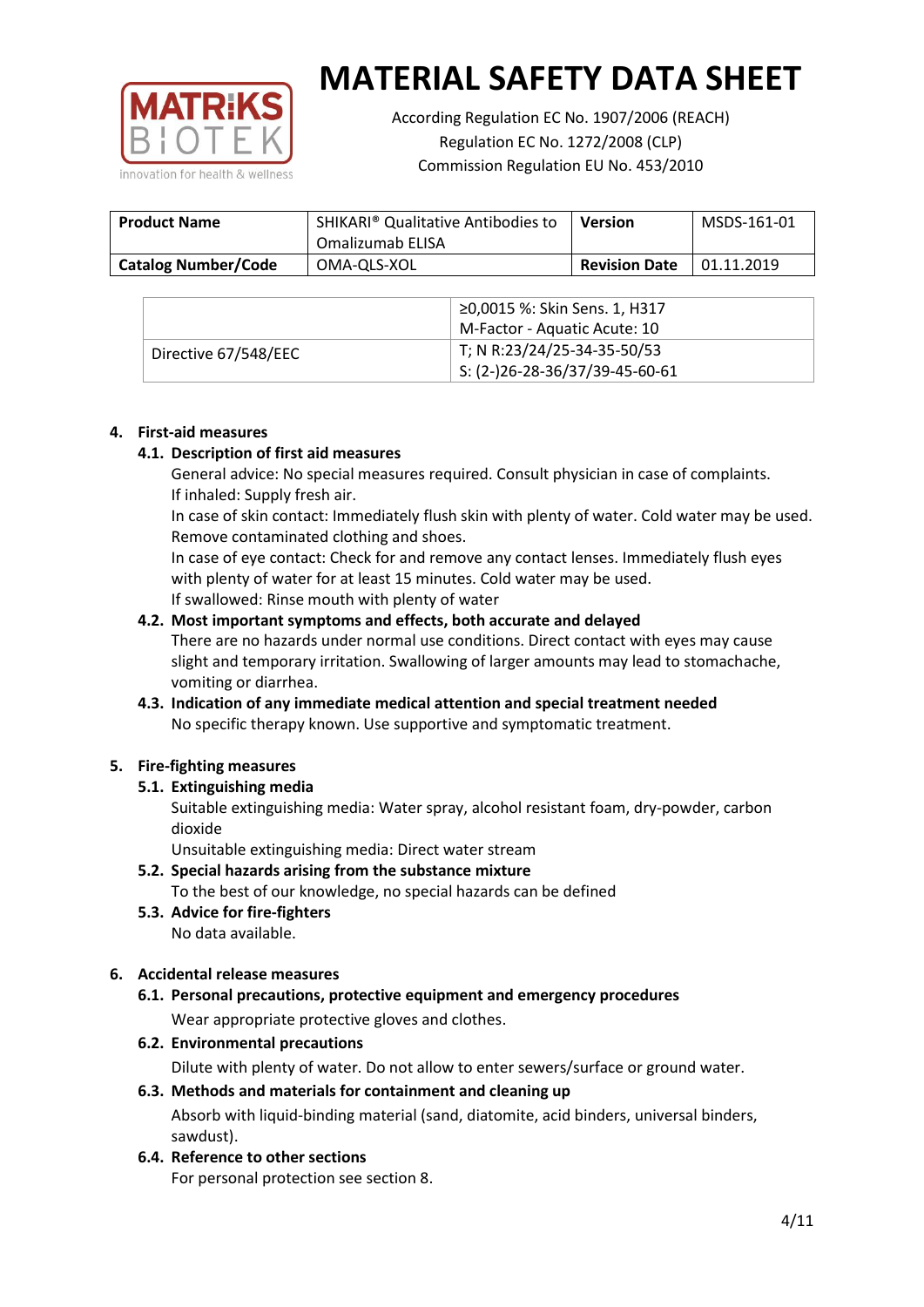

According Regulation EC No. 1907/2006 (REACH) Regulation EC No. 1272/2008 (CLP) Commission Regulation EU No. 453/2010

| <b>Product Name</b>        | <b>SHIKARI<sup>®</sup> Qualitative Antibodies to</b><br>Omalizumab ELISA | <b>Version</b>       | MSDS-161-01 |
|----------------------------|--------------------------------------------------------------------------|----------------------|-------------|
| <b>Catalog Number/Code</b> | OMA-QLS-XOL                                                              | <b>Revision Date</b> | 01.11.2019  |

For disposal see section 13.

## **7. Handling and storage**

## **7.1. Precautions for safe handling**

Use all reagents in accordance with the relevant package insert provided with the product. Do not smoke, eat, drink or apply cosmetics in areas where kit reagents are handled. Wear disposable latex gloves when handling reagents.

Never pipet by mouth and avoid contact of reagents and specimens with skin and mucous membranes.

Handling should be done in accordance with the procedures defined by an appropriate national biohazard safety guideline or regulation.

Use all reagents in accordance with the relevant package insert provided with the product.

## **7.2. Conditions for safe storage, including any incompatibilities**

Store in tightly closed original packages or appropriately labeled alternate vessels. Store in dry, bunded areas. Keep away from direct sunlight and heat sources. Recommended storage temperature: 10-30°C (shipment), 2-8°C (long term storage). Protect from freezing. Keep away from food and drinks. Keep away from acids and heavy metals. Keep out of the reach of children.

## **7.3. Specific end uses**

For EU diagnostic product. For the rest of the world "Research use only".

## **8. Exposure controls/personel protection**

#### **8.1. Control parameters**

Indicative occupational exposure limit ES (2000/39IEC, Directive 2006/15IEC and Directive 2009/161IEC):

| <b>CAS</b> | <b>Substance</b> | Indicative occupational exposure limit |                         |
|------------|------------------|----------------------------------------|-------------------------|
|            | name             |                                        |                         |
| 26628-22-8 | Sodium Azide     | OEL mean (time-weighted 8 h):          | $0,1 \,\mathrm{mg/m^3}$ |
|            |                  | OEL short term (LS min):               | 0,3                     |
|            |                  | Notation: Skin                         |                         |

National work-place occupational exposure limits (only selected lands are displayed):

| <b>CAS</b> | <b>Substance</b> | <b>Occupational exposure limits</b> |                         |
|------------|------------------|-------------------------------------|-------------------------|
|            | name             |                                     |                         |
| 26628-22-8 | Sodium Azide     | Turkey                              |                         |
|            |                  | PEL:                                | $0,1 \,\mathrm{mg/m^3}$ |
|            |                  | $NPEL-P$ :                          | 0,3 mg/m <sup>3</sup>   |
|            |                  | D - absorb through skin             |                         |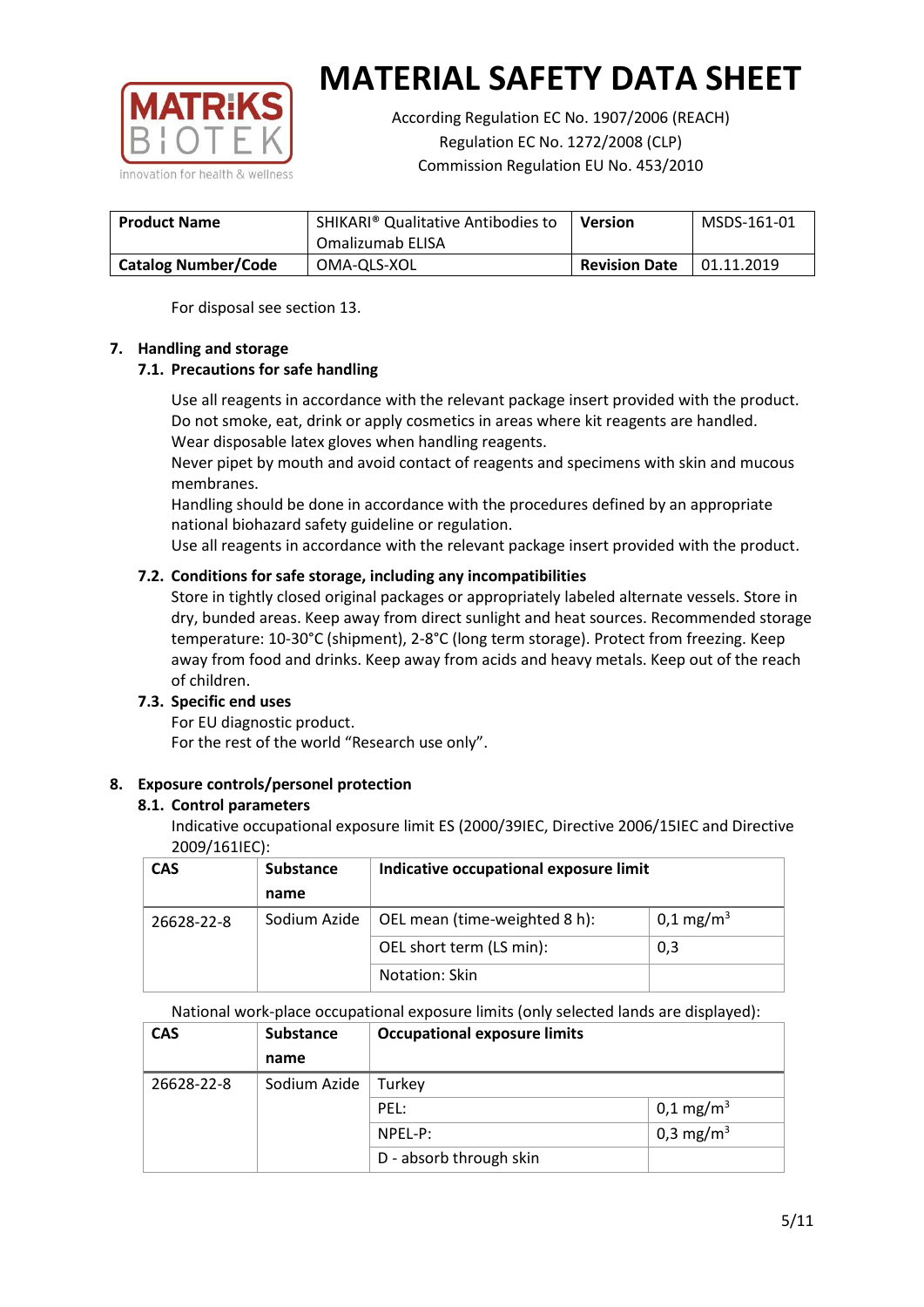

According Regulation EC No. 1907/2006 (REACH) Regulation EC No. 1272/2008 (CLP) Commission Regulation EU No. 453/2010

| <b>Product Name</b>        | SHIKARI <sup>®</sup> Qualitative Antibodies to<br>Omalizumab ELISA | <b>Version</b>       | MSDS-161-01 |
|----------------------------|--------------------------------------------------------------------|----------------------|-------------|
| <b>Catalog Number/Code</b> | OMA-QLS-XOL                                                        | <b>Revision Date</b> | 01.11.2019  |

| I-irritating to mucosa (eye, airways) |                       |
|---------------------------------------|-----------------------|
| and skin                              |                       |
| Government Regulation no.             |                       |
| 361/2007 Coll.                        |                       |
| Slovakia                              |                       |
| NPEL mean:                            | $0,1 \text{ mg/m}^3$  |
| NPEL short-term:                      | 0,3 mg/m <sup>3</sup> |
| Note K: absorbed through skin         |                       |
| Regulation 300/2007 Coll. (SK),       |                       |
| Appendix 1                            |                       |
| Germany                               |                       |
| AGW - time weighted mean:             | 0,2 mg/m <sup>3</sup> |
| Short-term factor:                    | 2(1)                  |
| 1RGS-900                              |                       |
| United Kingdom                        |                       |
| TWA:                                  | $0,1 \text{ mg/m}^3$  |
| STEL:                                 | 0,3 mg/m <sup>3</sup> |
| France                                |                       |
| TWA:                                  | $0,1 \text{ mg/m}^3$  |
| STEL:                                 | 0,3 mg/m <sup>3</sup> |

#### Other recommended values: not set

| <b>CAS</b> | Substance name $\vert$ OEL - equivalents |   |
|------------|------------------------------------------|---|
|            | $\overline{\phantom{0}}$                 | - |
|            |                                          |   |

Indicative biological limits (Turkey, *432/2003* Coll.): not set

| <b>Substance</b> | Evaluated as             | Limit values             |
|------------------|--------------------------|--------------------------|
|                  | $\overline{\phantom{0}}$ | $\overline{\phantom{0}}$ |

DNEL: not available for the mixture. PNEC: not available for the mixture.

#### **8.2. Exposure controls**

General hygiene directives should be considered.

Keep away from food stuffs and beverages. Wash hands before breaks and at the end of the working day

#### **Personal protective equipment:**

| <b>Respiratory protection:</b> | Not required                                                      |
|--------------------------------|-------------------------------------------------------------------|
| Skin protection                | Protective gloves of nitrile or nature latex, satisfying the norm |
|                                | <b>DIN EN 455</b>                                                 |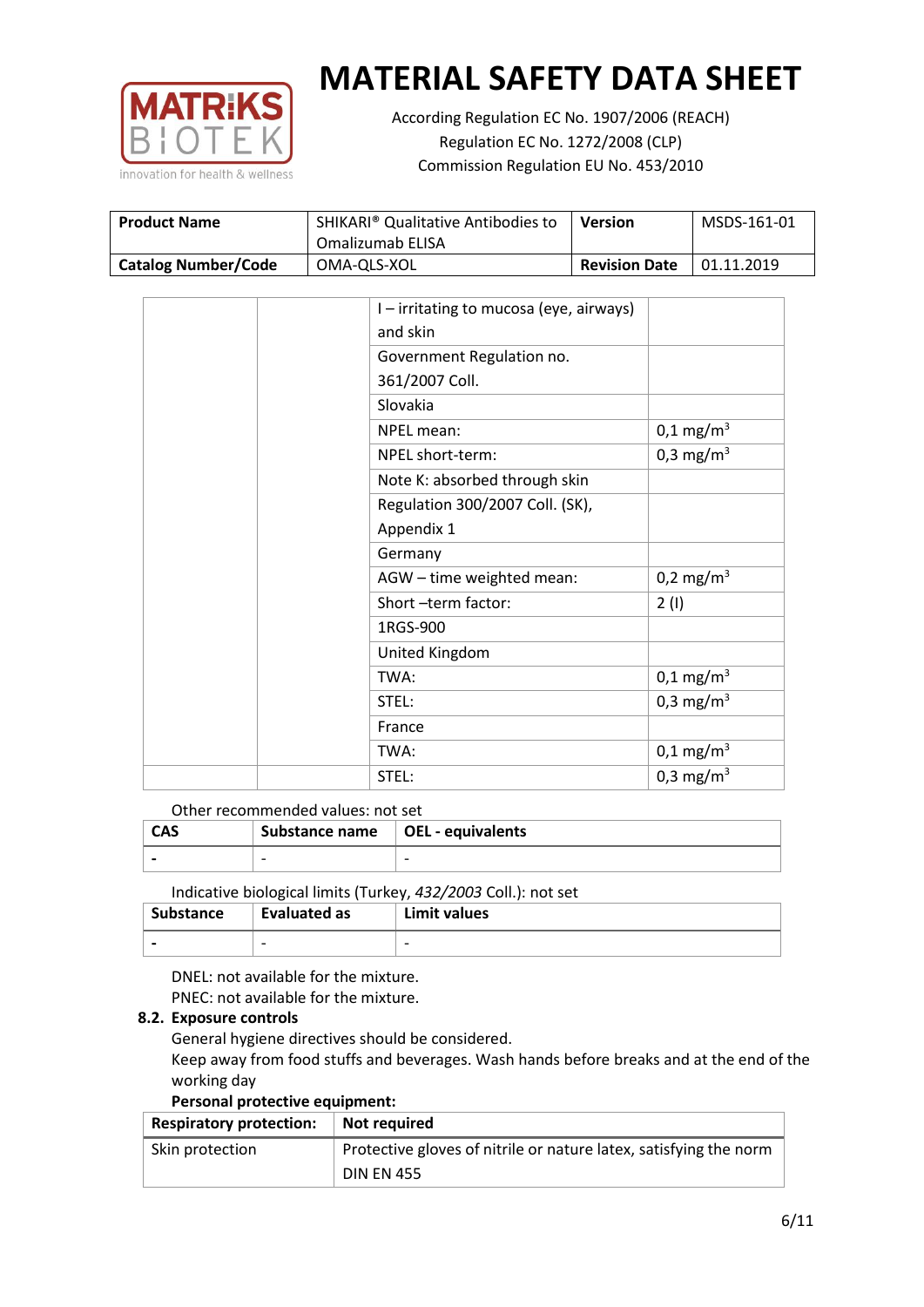

According Regulation EC No. 1907/2006 (REACH) Regulation EC No. 1272/2008 (CLP) Commission Regulation EU No. 453/2010

| <b>Product Name</b>        | SHIKARI <sup>®</sup> Qualitative Antibodies to<br>Omalizumab ELISA | <b>Version</b>       | MSDS-161-01 |
|----------------------------|--------------------------------------------------------------------|----------------------|-------------|
| <b>Catalog Number/Code</b> | OMA-QLS-XOL                                                        | <b>Revision Date</b> | 01.11.2019  |

| Eye/Face protection | Safety glasses with side shields confirming to EN 166 (EN),<br>NIOSH (US) |
|---------------------|---------------------------------------------------------------------------|
| Body protection     | Impenetrable protective clothing                                          |

## **9. Physical and chemical properties**

## **9.1. Information on basic physical and chemical properties**

| <b>COMPONENT</b>      | <b>APPEARANCE</b> | <b>ODOR</b>     | pH             |
|-----------------------|-------------------|-----------------|----------------|
| Microtiter plate      | Solid, white      | Odorless        | Not applicable |
| Controls              | Liquid, colorless | Odorless        | $7,4 \pm 0,05$ |
| Conjugate             | Liquid, red       | Odorless        | $7,4 \pm 0,05$ |
| Assay buffer          | Liquid, blue      | <b>Odorless</b> | $7,4 \pm 0,05$ |
| Substrate<br>solution | Liquid, colorless | Odorless        | $3,6 - 3,8$    |
| Stop solution         | Liquid, colorless | <b>Odorless</b> | $<$ 1          |
| Wash buffer           | Liquid, colorless | Odorless        | $7,4 \pm 0,05$ |

| <b>For All Components</b>                    |                                              |  |  |
|----------------------------------------------|----------------------------------------------|--|--|
| Odor threshold                               | No data available                            |  |  |
| Melting point/freezing point                 | No data available                            |  |  |
| Initial boiling point and range              | No data available                            |  |  |
| Flash point                                  | No data available                            |  |  |
| <b>Evaporation rate</b>                      | No data available                            |  |  |
| Flammability (solid, gas)                    | No data available                            |  |  |
| Upper/lower flammability or explosive limits | No data available                            |  |  |
| Vapour pressure                              | No data available                            |  |  |
| Vapour density                               | No data available                            |  |  |
| Relative density                             | No data available                            |  |  |
| Solubility(ies)                              | Fully miscible                               |  |  |
| Partition coefficient: n-octanol water       | No data available                            |  |  |
| Auto-ignition temperature                    | Product is not self-igniting                 |  |  |
| Decomposition temperature                    | No data available                            |  |  |
| Viscosity                                    | No data available                            |  |  |
| <b>Explosive properties</b>                  | Product does not present an explosion hazard |  |  |
| Oxidizing properties                         | No data available                            |  |  |

## **9.2. Other information**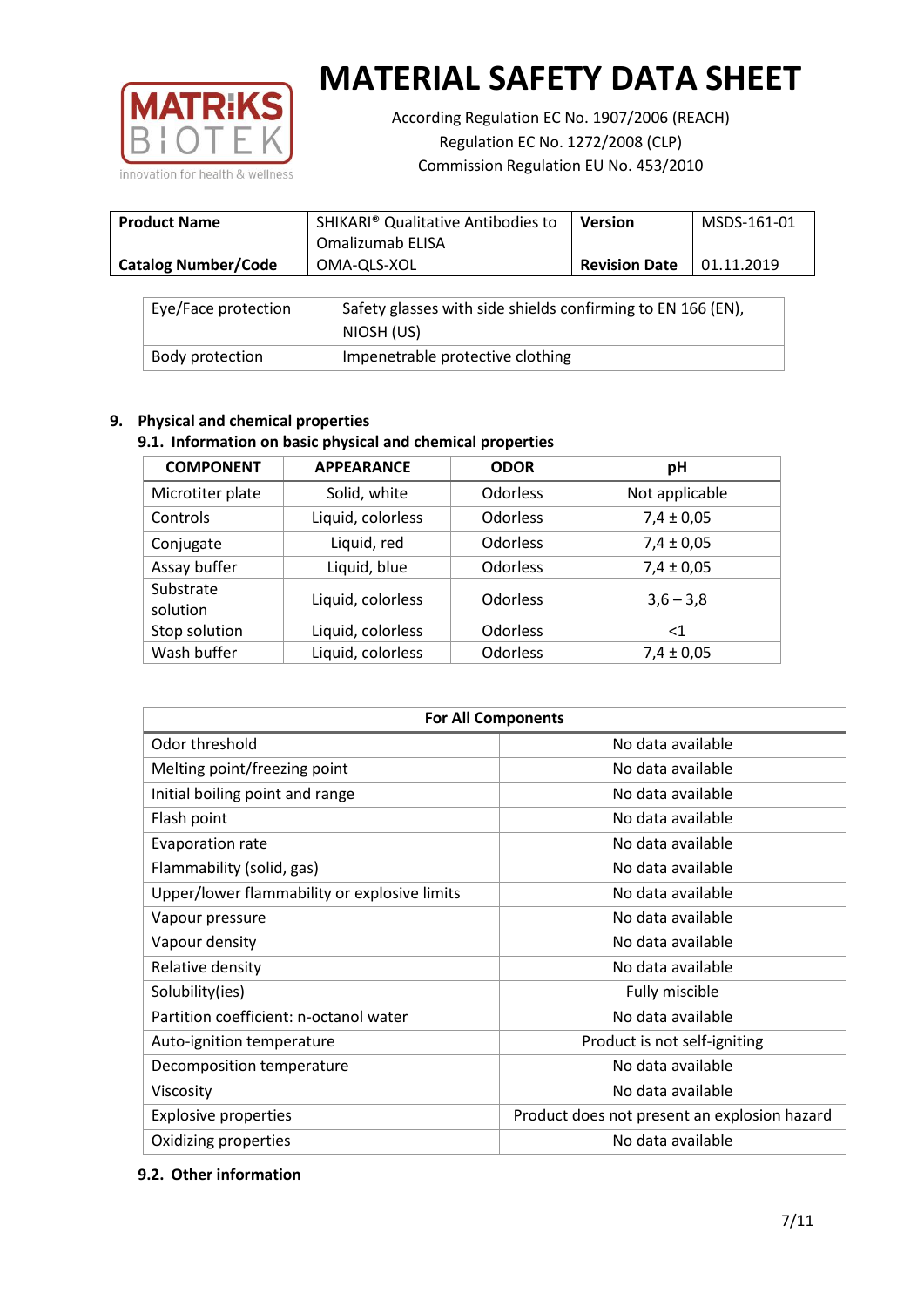

According Regulation EC No. 1907/2006 (REACH) Regulation EC No. 1272/2008 (CLP) Commission Regulation EU No. 453/2010

| <b>Product Name</b>        | SHIKARI <sup>®</sup> Qualitative Antibodies to<br>Omalizumab ELISA | <b>Version</b>       | MSDS-161-01 |
|----------------------------|--------------------------------------------------------------------|----------------------|-------------|
| <b>Catalog Number/Code</b> | OMA-QLS-XOL                                                        | <b>Revision Date</b> | 01.11.2019  |

No other information available.

#### **10. Stability and reactivity**

#### **10.1. Reactivity**

Not reactive under normal conditions of storage and manipulation. Sodium azide has been reported to form lead or copper azide in laboratory plumbing (heavy metals) which may explode on percussion. Treatment of sodium azide with strong acids gives hydrazoic acid, which is also extremely toxic.

#### **10.2. Chemical stability**

Mixture is chemically stable under normal conditions of storage and manipulation. Overheating may cause thermal decomposition.

#### **10.3. Possibility of hazardous reactions**

Sodium azide has been reported to form lead or copper azide in laboratory plumbing (heavy metals) which may explode on percussion.

#### **10.4. Conditions to avoid**

Stable under normal conditions. Keep away from direct sunlight and heat sources. Do not mix with strong acids and heavy metals.

#### **10.5. Incompatible materials**

Strong acids, heavy metals, halogenated hydrocarbons.

## **10.6. Hazardous decomposition products**

Material does not decompose at ambient temperatures. Incomplete combustion and thermolysis may produce toxic, irritating and flammable decomposition products (such as carbon monoxide, carbon dioxide, sooth, aldehydes and other products of organic compounds decomposition, sulfur / nitrogen oxides).

## **11. Toxicological information**

## **11.1. Information on toxicological effects**

#### **11.1.1. Acute toxicity**

Based on available data, the classification criteria are not met. Based on composition, the mixture has low acute toxicity and no adverse effects for human health are expected under applicable conditions of exposure sodium azide.

#### **11.1.2. Skin corrosion/irritation**

Based on available data, the classification criteria are not met. Prolonged or repeated skin contact may cause mild irritation and dermatitis (skin inflammation). However, these effects do not required classification

## **11.1.3. Serious eye damage/irritation**

Based on available data, the classification criteria are not met. Direct contact with eyes may cause slight and temporary irritation. However, these effects do not required classification

## **11.1.4. Respiratory or skin sensitization**

Based on available data, the classification criteria are not met. Compounds have no sensitization effects.

#### **11.1.5. Germ cell mutagenicity**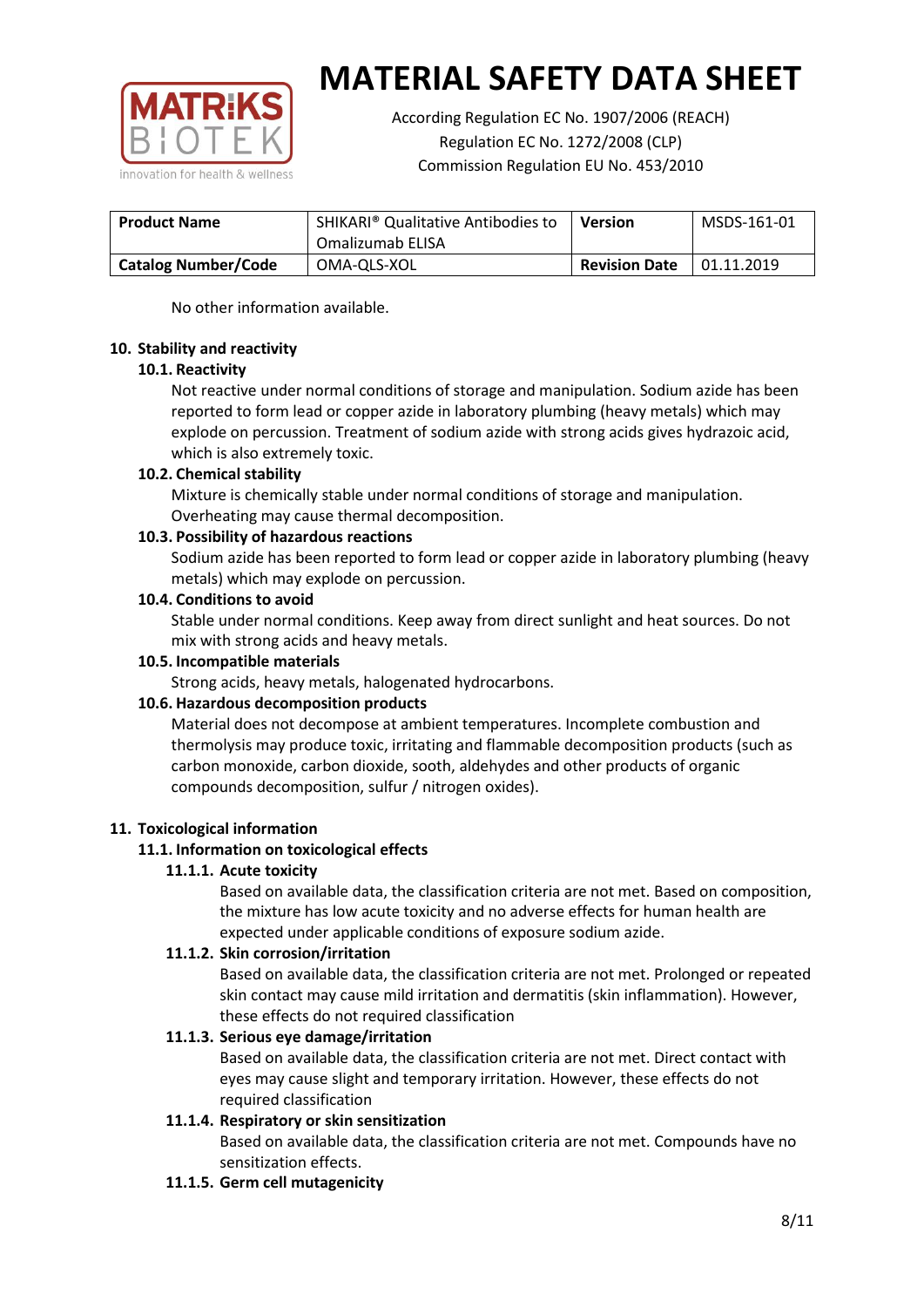

According Regulation EC No. 1907/2006 (REACH) Regulation EC No. 1272/2008 (CLP) Commission Regulation EU No. 453/2010

| <b>SHIKARI</b> <sup>®</sup> Qualitative Antibodies to<br><b>Product Name</b> |                  | <b>Version</b>       | MSDS-161-01 |
|------------------------------------------------------------------------------|------------------|----------------------|-------------|
|                                                                              | Omalizumab ELISA |                      |             |
| <b>Catalog Number/Code</b>                                                   | OMA-QLS-XOL      | <b>Revision Date</b> | 01.11.2019  |

Based on available data, the classification criteria are not met. Compounds have no potential for mutagenic activity.

#### **11.1.6. Carcinogenicity**

Based on available data, the classification criteria are not met. Compounds have no potential for carcinogenic activity.

#### **11.1.7. Reproductive toxicity**

Based on available data, the classification criteria are not met. Compounds have no potential for reproductive toxicity.

#### **11.1.8. STOT-single exposure**

Based on available data, the classification criteria are not met

#### **11.1.9. STOT-repeated exposure**

Based on available data, the classification criteria are not met.

#### **11.1.10. Aspiration hazard**

Based on available data, the classification criteria are not met.

#### **12. Ecological information**

#### **12.1. Toxicity**

No data available.

- **12.2. Persistence and degradability** No data available.
- **12.3. Bio accumulative potential** No data available.

**12.4. Mobility in soil**

No data available.

## **12.5. Results of PBT and vPvB assessment**

The substances in the mixture do not meet the PBT/vPvB criteria according to REACH, annex XIII (content <0,1% w/w); the substances in the mixture are not included in the Candidate List of SVHC.

#### **12.6. Other adverse effects** No data available.

## **13. Disposal considerations**

## **13.1. Waste treatment methods**

Product: Waste should be disposed of in accordance with federal, state and local environmental control regulations. Must not be composed together with household garbage.

Uncleaned packaging: Waste should be disposed of in accordance with federal, state and local environmental control regulations. Must not be composed together with household garbage.

General notes: Water hazard class 1 (German Regulation) (Self-assessment): Slightly hazardous for water. Do not allow undiluted product or large quantities of it to reach ground water, water course or sewage system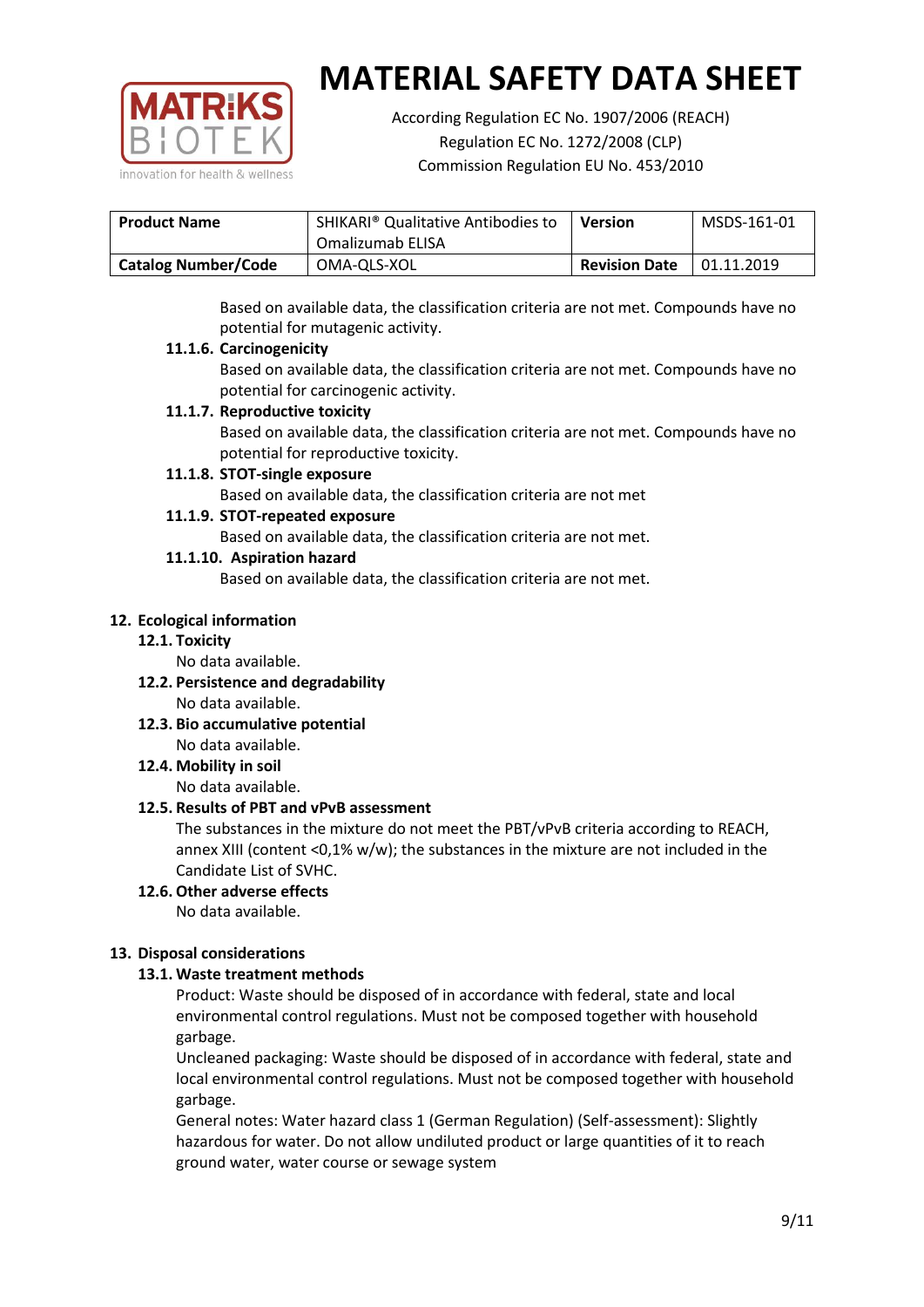

According Regulation EC No. 1907/2006 (REACH) Regulation EC No. 1272/2008 (CLP) Commission Regulation EU No. 453/2010

| <b>Product Name</b>        | <b>SHIKARI</b> <sup>®</sup> Qualitative Antibodies to<br>Omalizumab ELISA | <b>Version</b>       | MSDS-161-01 |
|----------------------------|---------------------------------------------------------------------------|----------------------|-------------|
| <b>Catalog Number/Code</b> | OMA-QLS-XOL                                                               | <b>Revision Date</b> | 01.11.2019  |

### **14. Transport information**

The mixture is not classified as dangerous for transport according to ADR/RID/IMDG/ICAO/IATA/ DGR

- **14.1. UN number:** None
- **14.2. Un proper shipping name:** None
- **14.3. Transport hazard class(es):** None
- **14.4. Packing group:** None
- **14.5. Environmental hazards:** None
- **14.6. Special precautions for user:** Not applicable.
- **14.7. Transport in bulk according to Annex II of MARPOL 73/78 and the IBC Code:** Not applicable.

#### **15. Regulatory information**

This Safety Data Sheet is prepared according to;

REGULATION (EC) No 1907/2006 OF THE EUROPEAN PARLIAMENT AND OF THE COUNCIL of 18 December 2006 concerning the Registration, Evaluation, Authorization and Restriction of Chemicals (REACH), establishing a European Chemicals Agency, amending Directive 1999/45/EC and repealing Council Regulation (EEC) No 793/93 and Commission Regulation (EC) No 1488/94 as well as Council Directive 76/769/EEC and Commission Directives 91/155/EEC, 93/67/EEC, 93/105/EC and 2000/21/EC

#### **15.1. Safety, health and environmental regulations/legislation specific for the substance or mixture**

No data available.

## **15.2. Chemical safety assessment**

No data available.

#### **16. Other information**

## **16.1. "H code" and "R Phrases" used in this document**

| H301 | Toxic if swallowed |
|------|--------------------|
|------|--------------------|

- H311 Toxic in contact with skin
- H314 Causes severe skin burns and eye damage
- H315 Causes skin irritation
- H317 May cause an allergic skin reaction
- H319 Cause serious eye irritation
- H331 Toxic if inhaled
- H335 May cause respiratory irritation
- H400 Very toxic to aquatic life